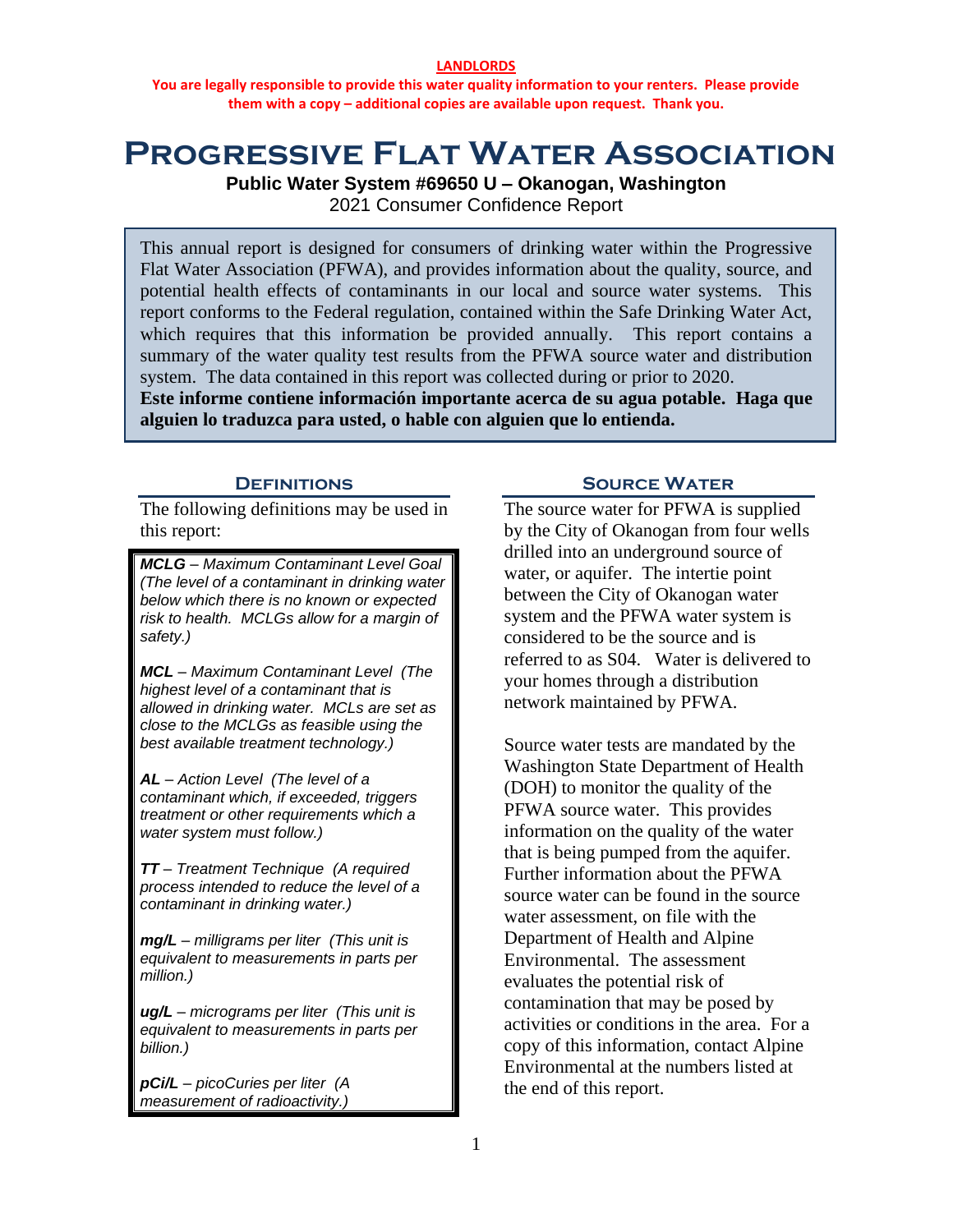# **Source Water Testing Summary**

The following tests were performed on the PFWA source water in or prior to 2020. These samples were collected by City of Okanogan personnel at well #3 (S03) source sampling taps, and represent the water served from the source.

| <b>Substance</b><br>Analyzed                                                       | <b>Date Collected</b> | <b>Detected</b><br>Level | <b>MCL</b>     | <b>MCLG</b>    | Unit of<br><b>Measure</b> | <b>Passed</b> |
|------------------------------------------------------------------------------------|-----------------------|--------------------------|----------------|----------------|---------------------------|---------------|
| Inorganic Chemicals (IOC) - primary contaminants with health effects               |                       |                          |                |                |                           |               |
| Nitrate                                                                            | 4/8/20                | 0.22                     | 10             | 10             | mg/L                      | Yes           |
| Nitrite                                                                            | 7/15/19               | No Detect                | 1              | 1              | mg/L                      | Yes           |
| Arsenic                                                                            | 7/15/19               | 8.0                      | 10             | $\pmb{0}$      | ug/L                      | Yes           |
| <b>Barium</b>                                                                      | 7/15/19               | 0.05                     | $\overline{2}$ | $\overline{2}$ | mg/L                      | Yes           |
| Cadmium                                                                            | 7/15/19               | No Detect                | 5              | 5              | ug/L                      | Yes           |
| Chromium                                                                           | 7/15/19               | No Detect                | 100            | 100            | ug/L                      | Yes           |
| Mercury                                                                            | 7/15/19               | No Detect                | $\overline{2}$ | $\overline{2}$ | ug/L                      | Yes           |
| Selenium                                                                           | 7/15/19               | No Detect                | 50             | 50             | ug/L                      | Yes           |
| Beryllium                                                                          | 7/15/19               | No Detect                | 4              | 4              | ug/L                      | Yes           |
| Nickel                                                                             | 7/15/19               | 0.01                     | 100            | 100            | ug/L                      | Yes           |
| Antimony                                                                           | 7/15/19               | No Detect                | 6              | 6              | ug/L                      | Yes           |
| Thallium                                                                           | 7/15/19               | No Detect                | $\overline{2}$ | 0.5            | ug/L                      | Yes           |
| Cyanide                                                                            | 7/15/19               | No Detect                | 200            | 200            | ug/L                      | Yes           |
| Fluoride                                                                           | 7/15/19               | 0.53                     | 4              | 4              | mg/L                      | Yes           |
| Inorganic Chemicals (IOC) - secondary contaminants with taste, odor, color effects |                       |                          |                |                |                           |               |
| Iron                                                                               | 7/15/19               | No Detect                | 300            | N/A            | ug/L                      | Yes           |
| Manganese                                                                          | 7/15/19               | 84.0                     | 50             | N/A            | ug/L                      | No            |
| Silver                                                                             | 7/15/19               | No Detect                | 100            | N/A            | ug/L                      | Yes           |
| Chloride                                                                           | 7/15/19               | 5.1                      | 250            | N/A            | mg/L                      | Yes           |
| Sulfate                                                                            | 7/15/19               | 218                      | 250            | N/A            | mg/L                      | Yes           |
| Zinc                                                                               | 7/15/19               | 0.01                     | 5              | N/A            | mg/L                      | Yes           |
| Hardness                                                                           | 7/15/19               | 336                      | N/A            | N/A            | mg/L                      | Yes           |
| Volatile Organic Chemicals (VOC) - includes petroleum products and other chemicals |                       |                          |                |                |                           |               |
| VOCs (61 tested)                                                                   | 7/15/19               | No Detect                | Varies         | Varies         | --                        | Yes           |
| Synthetic Organic Chemicals (SOC) - includes pesticides and herbicides             |                       |                          |                |                |                           |               |
| Herbicides (11<br>tested)                                                          | 8/14/18               | No Detect                | Varies         | Varies         | --                        | Yes           |
| Pesticides (51<br>tested)                                                          | 7/15/19               | No Detect                | Varies         | Varies         | --                        | Yes           |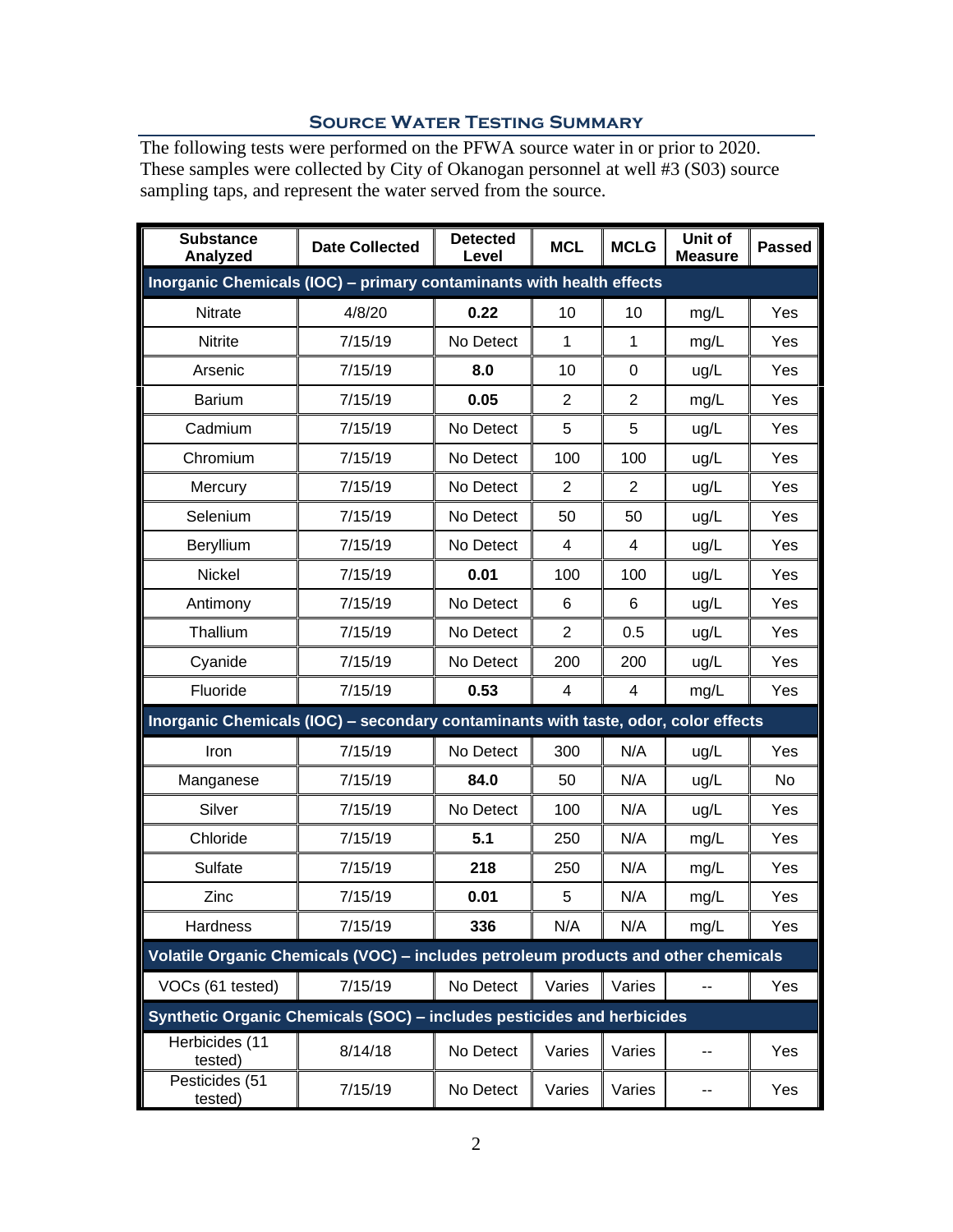| Radioactivity            |         |           |    |   |       |     |
|--------------------------|---------|-----------|----|---|-------|-----|
| Radium                   | 7/15/19 | No Detect | 5  |   | pCi/L | Yes |
| Gross alpha<br>particles | 8/14/18 | 4.79      | 15 | O | pCi/L | Yes |
| Uranium                  | 3/14/16 | 26.0      | 30 |   | ug/L  | Yes |

# **WHAT DOES "NO DETECT" MEAN?**

Many of the contaminants listed in the results tables show an analytical result of "No Detect." This does not mean that the contaminant was not present in the water, but that the concentration, if any, was undetectable with the analytical methods used.

# **Delivered Water**

PFWA is required to test for contaminants throughout the distribution system. Samples are to be collected from at least three residences throughout the system to best represent the conditions existing in the system.

At least one water sample per month is analyzed for the presence of coliform bacteria. In 2020, coliform bacteria were detected in one of the 16 samples

collected from the system. Follow-up testing indicated a contaminated faucet.

Lead and copper testing is required every three years, with samples collected from homes throughout the system after the water has stood in the pipes for at least six hours. The table below summarizes the most recent lead and copper sampling results.

| <b>Substance Analyzed</b> | <b>Date</b><br><b>Collected</b> | <b>Contaminant</b><br><b>Level</b> | <b>AL</b> | <b>MCLG</b> | Unit of<br><b>Measure</b> | <b>Passed</b> |
|---------------------------|---------------------------------|------------------------------------|-----------|-------------|---------------------------|---------------|
| Lead (141 Danker)         | 8/11/20                         | No Detect                          | 15        | 0           | ug/L                      | Yes           |
| Lead (191 Conconully)     | 8/12/20                         | No Detect                          | 15        | 0           | ug/L                      | Yes           |
| Lead (5 Tarbert)          | 8/11/20                         | No Detect                          | 15        | 0           | ug/L                      | Yes           |
| Lead (53 Tarbert)         | 8/11/20                         | No Detect                          | 15        | 0           | ug/L                      | Yes           |
| Lead (49 Glover)          | 8/12/20                         | No Detect                          | 15        | 0           | ug/L                      | Yes           |
| Copper (141 Danker)       | 8/11/20                         | 0.016                              | 1.3       | 1.3         | mg/L                      | Yes           |
| Copper (191 Conc.)        | 8/12/20                         | 0.006                              | 1.3       | 1.3         | mg/L                      | Yes           |
| Copper (5 Tarbert)        | 8/11/20                         | 0.040                              | 1.3       | 1.3         | mg/L                      | Yes           |
| Copper (53 Tarbert)       | 8/11/20                         | 0.046                              | 1.3       | 1.3         | mg/L                      | Yes           |
| Copper (49 Glover)        | 8/12/20                         | 0.020                              | 1.3       | 1.3         | mg/L                      | Yes           |

A single asbestos sample is also required periodically from the distribution system, since a percentage of our piping

contains asbestos. The results of the test are as follows: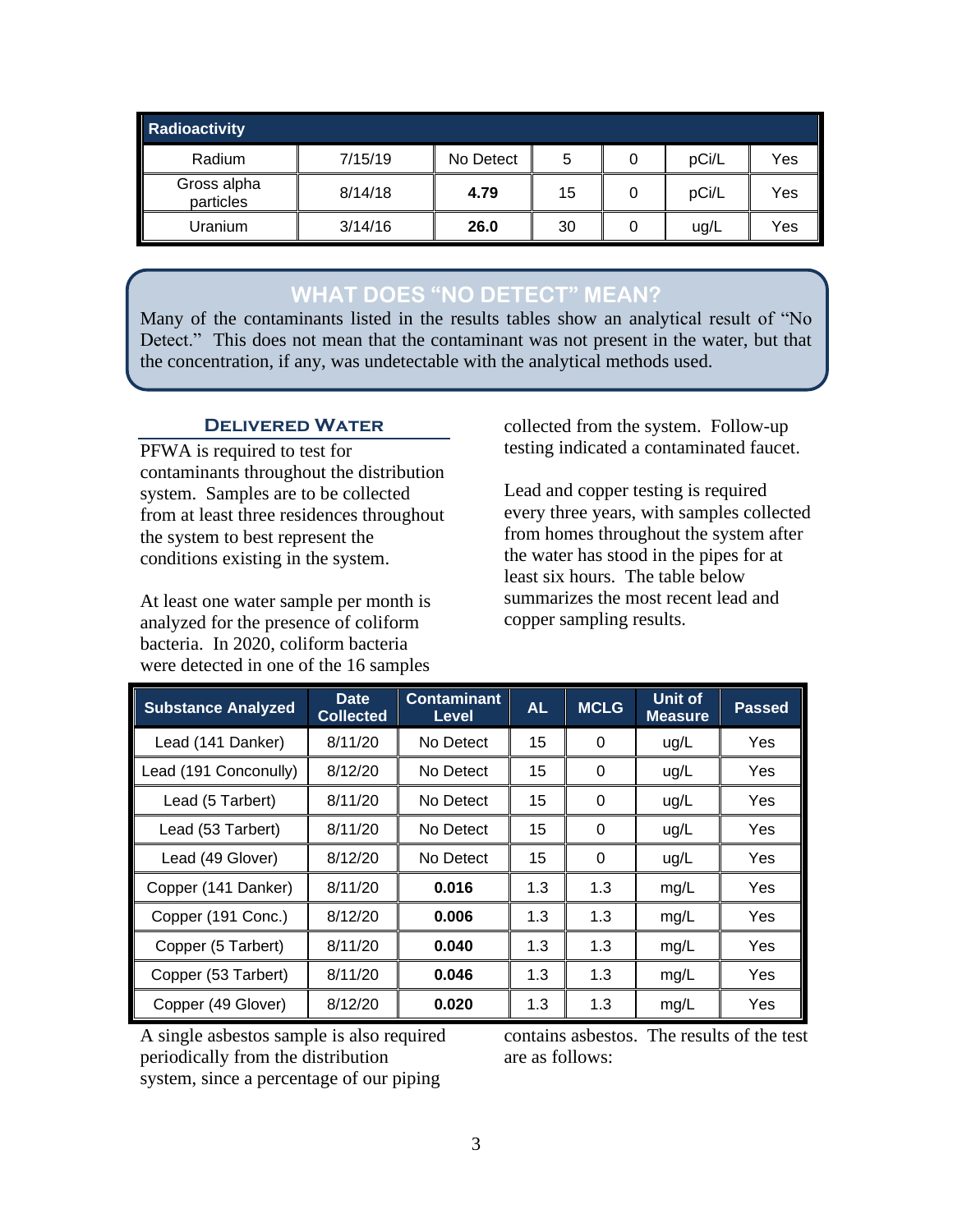| Substance Analyzed | <b>Date</b><br>Collected <sup>1</sup> | <b>Contaminant</b><br>Level | <b>MCL</b> | <b>MCLG</b> | Unit of<br>Measure' | <b>Passed</b> |
|--------------------|---------------------------------------|-----------------------------|------------|-------------|---------------------|---------------|
| Asbestos           | 8/2/15                                | 0.11                        |            |             | MFL                 | Yes           |

Testing also takes place in the distribution system for disinfection byproducts (DBPs). These compounds include trihalomethanes (TTHM) and haloacetic acid (HAA), which form in the water lines as chlorine reacts with organic matter in the water. While some studies have suggested a link between DBPs and increased cancer rates, other studies have been inconclusive. The

EPA requires water systems that chlorinate to test for DBPs and has set MCLs as a precautionary measure until more is known about DBPs and their effects on human health. Despite the possible risk, chlorination remains the most economical and reliable means of drinking water disinfection. Results of the most recent DBP testing are summarized in the table below.

| <b>Substance</b><br>Analyzed | <b>Dates</b><br><b>Collected</b> | <b>Contaminant</b><br>Level | <b>MCL</b> | <b>MCLG</b> | Unit of<br><b>Measure</b> | <b>Passed</b> |
|------------------------------|----------------------------------|-----------------------------|------------|-------------|---------------------------|---------------|
| ттнм                         | 8/31/17                          | No Detect                   | 80         |             | ug/L                      | Yes           |
| HAA                          | 8/31/17                          | No Detect                   | 60         |             | uq/L                      | Yes           |

Some contaminants can have serious health implications if they are ingested in high quantities or over long periods of time. The table below provides information on those contaminants with potential health effects that were detected in your drinking water during or prior to 2020. While these contaminants were detected, they were at levels below the allowable limits set by the state, and therefore should not pose a health risk to most individuals. Your doctor can provide more information about any special concerns you may have regarding your drinking water and its effects on your health.

| <b>Contaminant</b> | Known or likely source                                                                                                             | <b>Potential health effects</b>                                                                                                                                                                                                                                                                                                                                                                                           |
|--------------------|------------------------------------------------------------------------------------------------------------------------------------|---------------------------------------------------------------------------------------------------------------------------------------------------------------------------------------------------------------------------------------------------------------------------------------------------------------------------------------------------------------------------------------------------------------------------|
| Arsenic            | Erosion of natural deposits; runoff<br>from orchards; runoff from glass and<br>electronics production wastes                       | Some people who drink water containing arsenic in excess of<br>the MCL over many years could experience skin damage or<br>problems with their circulatory system, and may have an<br>increased risk of getting cancer.                                                                                                                                                                                                    |
| Asbestos           | Decay of asbestos cement water<br>mains; erosion of natural deposits                                                               | Some people who drink water containing asbestos in excess<br>of the MCL over many years may have an increased risk of<br>developing benign intestinal polyps.                                                                                                                                                                                                                                                             |
| <b>Barium</b>      | Erosion of natural deposits;<br>discharge from metal refineries;<br>discharge of drilling wastes                                   | Some people who drink water containing barium in excess of<br>the MCL over many years could experience an increase in<br>their blood pressure.                                                                                                                                                                                                                                                                            |
| Copper             | Erosion of natural deposits                                                                                                        | Copper is an essential nutrient, but some people who drink<br>water containing copper in excess of the action level over a<br>relatively short amount of time could experience<br>gastrointestinal distress. Some people who drink water<br>containing copper in excess of the action level over many<br>years could suffer liver or kidney damage. People with<br>Wilson's Disease should consult their personal doctor. |
| Fluoride           | Erosion of natural deposits;<br>discharge from fertilizer and<br>aluminum factories; water additive<br>which promotes strong teeth | Some people who drink water containing fluoride in excess of<br>the MCL over many years could get bone disease, including<br>pain and tenderness of the bones. Fluoride in drinking water<br>at half the MCL or more may cause mottling of children's<br>teeth, usually in children less than nine years old. Mottling,                                                                                                   |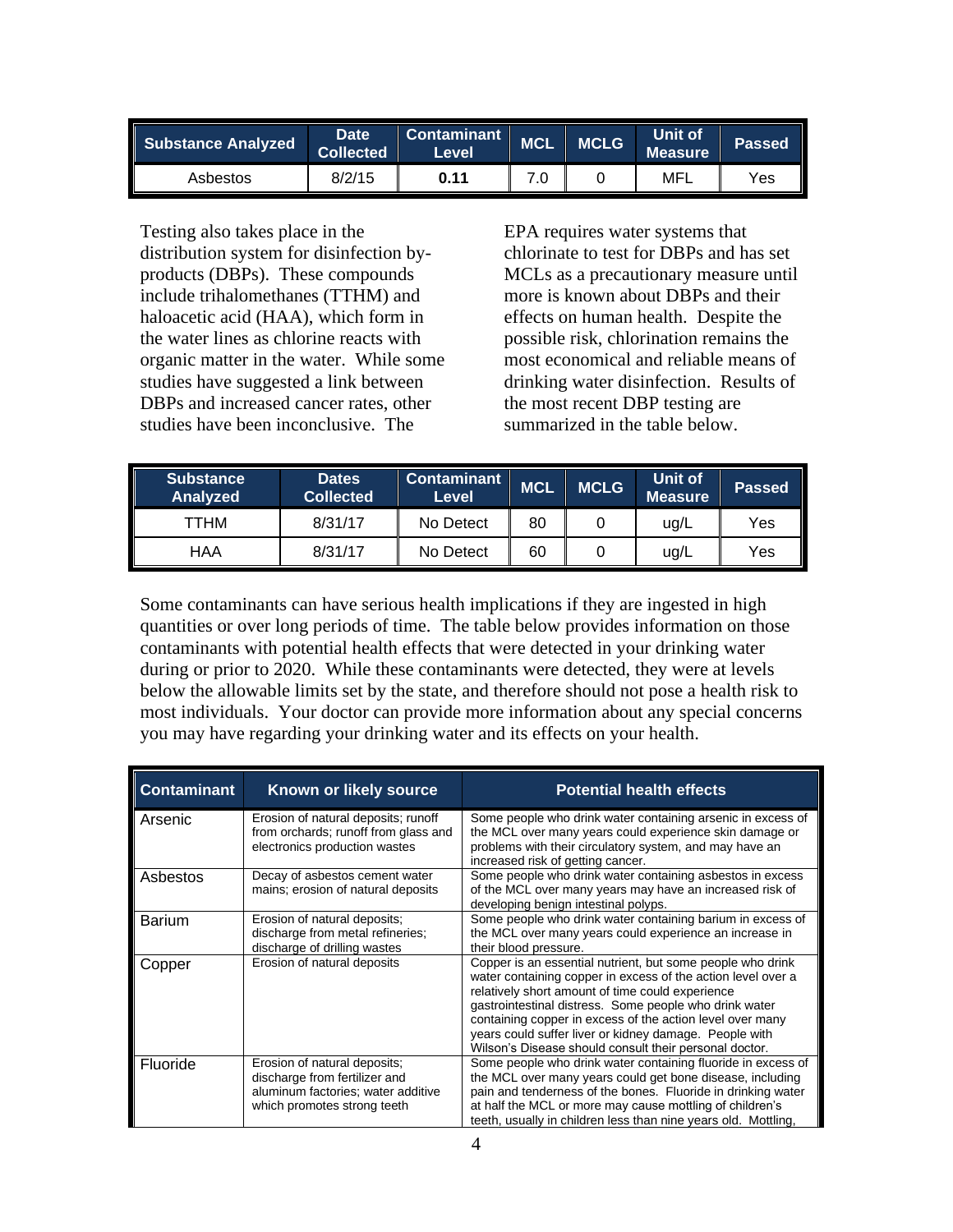|                             |                                                                                                   | also known as dental fluorosis, may include brown staining<br>and/or pitting of the teeth, and occurs only in developing teeth<br>before they erupt from the gums.                                                                            |
|-----------------------------|---------------------------------------------------------------------------------------------------|-----------------------------------------------------------------------------------------------------------------------------------------------------------------------------------------------------------------------------------------------|
| Gross alpha<br>particles    | Erosion of natural deposits                                                                       | Certain minerals are radioactive and may emit a form of<br>radiation known as alpha radiation. Some people who drink<br>water containing alpha emitters in excess of the MCL over<br>many years may have an increased risk of getting cancer. |
| Haloacetic<br>acids (HAA)   | By-product of drinking water<br>disinfection.                                                     | Some people who drink water containing haloacetic acids in<br>excess of the MCL over many years may have an increased<br>risk of getting cancer.                                                                                              |
| <b>Nitrate</b>              | Runoff from fertilizer use; leaching<br>from septic tanks, sewage; erosion<br>of natural deposits | Infants below the age of six months who drink water<br>containing nitrate in excess of the MCL could become<br>seriously ill and, if untreated, may die. Symptoms include<br>shortness of breath and blue baby syndrome.                      |
| Trihalometh-<br>anes (TTHM) | By-product of drinking water<br>disinfection.                                                     | Some people who drink water containing trihalomethanes in<br>excess of the MCL over many years could experience<br>problems with their liver and may have an increased risk of<br>getting cancer.                                             |
| Uranium                     | Erosion of natural deposits                                                                       | Some people who drink water containing uranium in excess<br>of the MCL over many years may have an increased risk of<br>getting cancer and kidney toxicity.                                                                                   |

#### **Monitoring Waivers**

PFWA has not received waivers for any reduced monitoring schedules.

#### **Sanitary Survey**

Periodically, public water systems receive inspections to ensure that water is being delivered in a sanitary manner and that the system is being managed according to industry standards. The PFWA was inspected on May 1, 2018. No significant deficiencies were identified during the sanitary survey.

#### **Violations**

There were no violations incurred during the 2020 operating year.

#### **Cross-Connection Control**

A cross-connection is any connection between your potable water system and a non-potable water source, chemical, or other contamination source. In our use of drinking water we create crossconnections every day, often without even realizing it.

Cross-connections are the single-most frequent sources of contamination for a water system, and it can be very costly to restore a system's integrity when

contamination has occurred. Even more of a concern is the possibility that illness or even death could result from the consumption of water that has been contaminated through a crossconnection. For this reason, it is vital to ensure that cross-connections are eliminated or isolated whenever they are identified.

If you have a valved connection between a private well or an irrigation system and the PFWA system, this is a crossconnection and represents a high-risk threat to the safety of our water system. If you are aware of such a connection, please contact the water system operator immediately for help in reviewing the situation and identifying a solution to the cross-connection.

## **Water Use Efficiency**

PFWA has established a water conservation goal as required by DOH. The goal was adopted in February, 2014, to reduce water use to an average of 325 gallons per day per household. PFWA has far exceeded this goal over the past several years.

Quick identification and repair of leaks will go a long way toward maintaining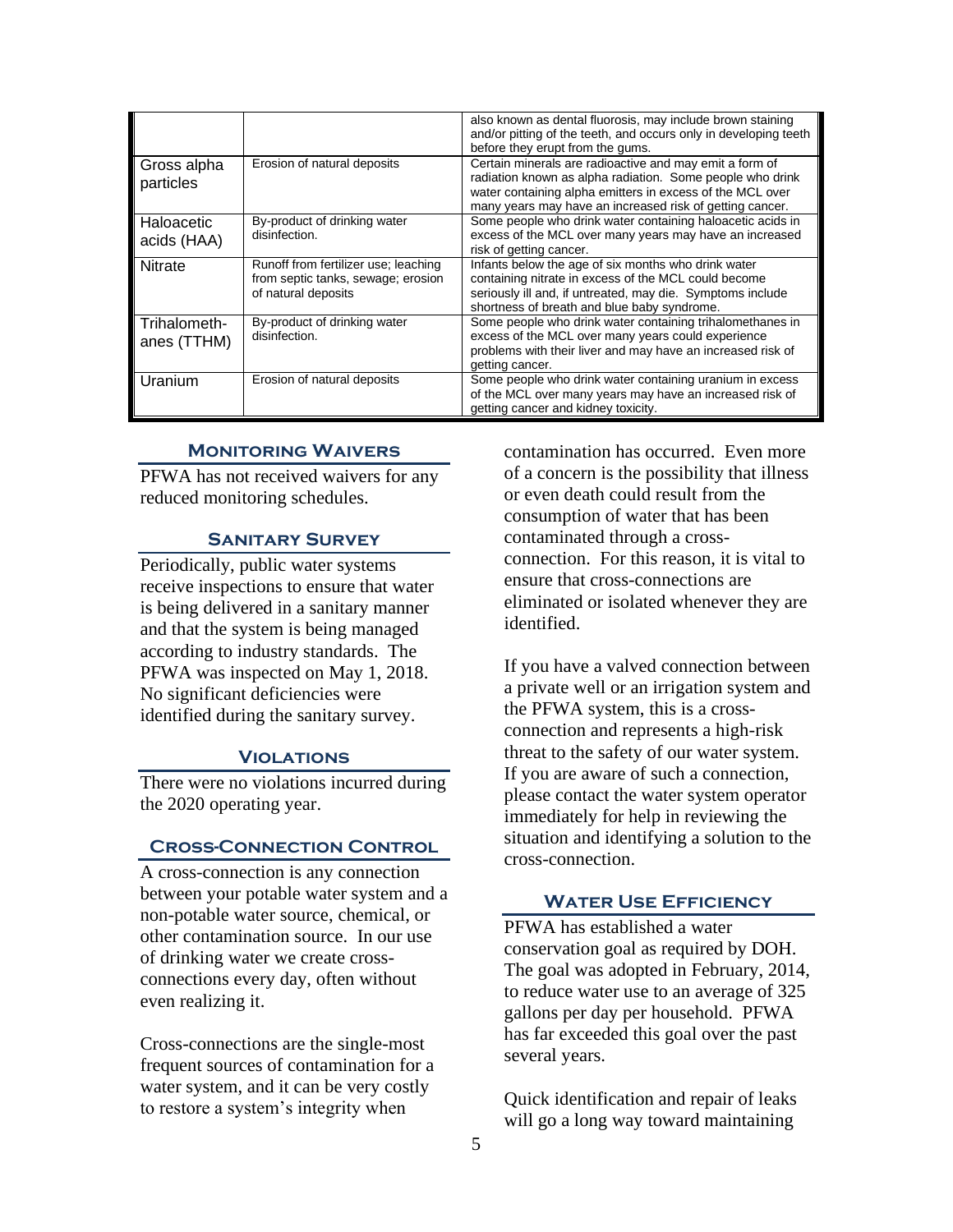this level of consumption. Other actions that you can take include shutting off water if it isn't needed, installing lowflow fixtures, and ensuring that any outdoor watering is conducted during cool weather using low-flow nozzles.

Thank you for your efforts to minimize unnecessary water use. Please continue to practice good stewardship and conservation of our water.

#### **Community Involvement**

Your involvement in the management of the PFWA is important to its long-term function, especially at this critical time of restoring and improving the system. To participate or provide input, contact Bob Blank at (509) 422-5170.

This Consumer Confidence Report has been prepared by Alpine Environmental of Tonasket, Washington, serving north central Washington water systems since 2003. As your contract water operator, Alpine Environmental is proud to be providing you with the highest quality of service and oversight available. If you have any questions or comments regarding the information presented in this report, please call Alpine Environmental at (509) 826-1653 or (509) 322-0581.